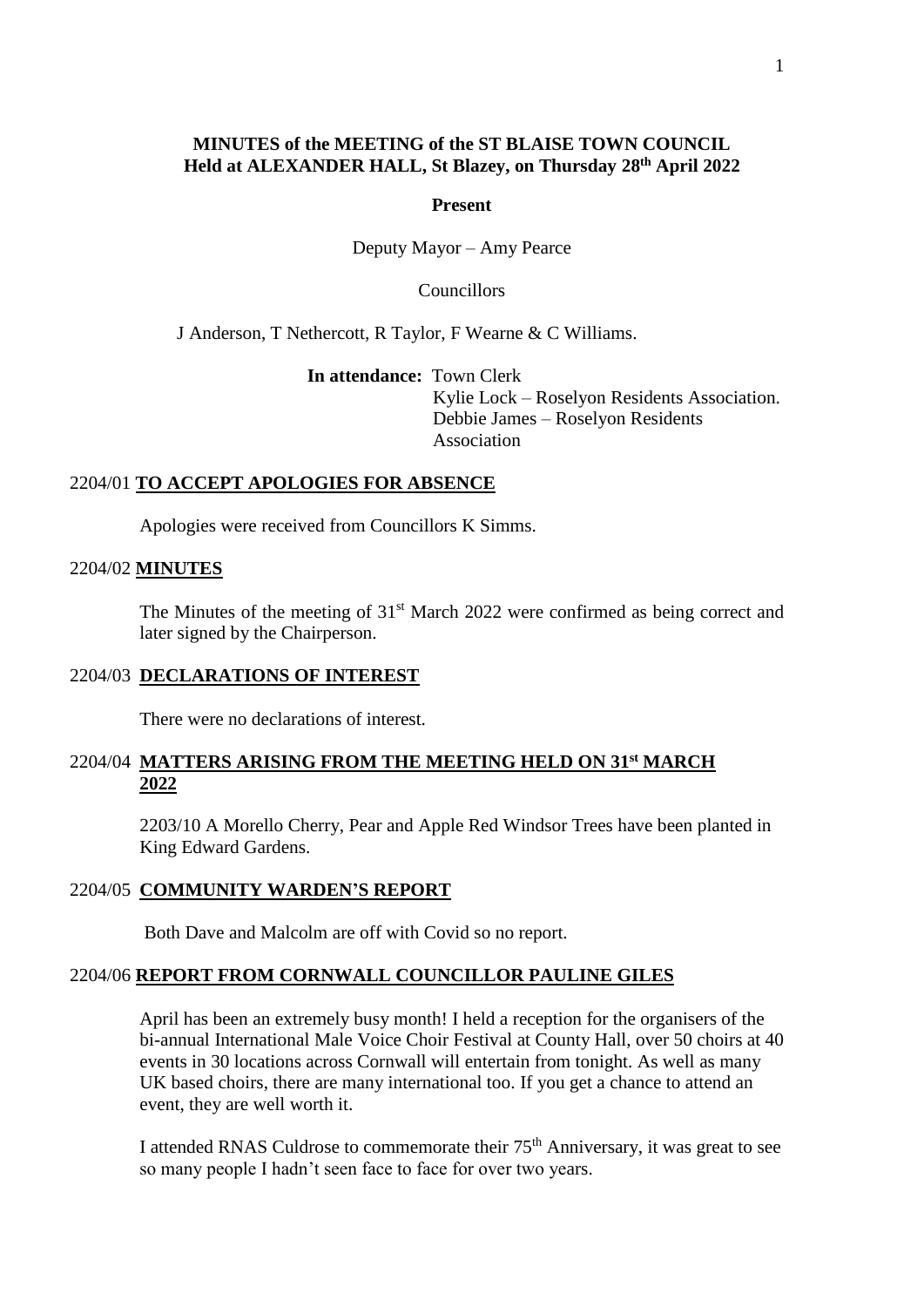I met the Duke of Kent down at Ponsanooth, one never knows who you are going to meet in my role as Chairman!

On Good Friday I sponsored the St Blazey V St Austell Football match held at our St Blazey ground. As well as giving the first 100 supporters a free pasty at half time, I had the Cornwall Channel come and live stream the match, which went down a storm. Over the Easter weekend there were over 7,400 views of the match, many from all over the world including Australia and Thailand, Cornish ex-pats who wanted to see a bit of home. It allowed us to showcase the great ground we have in St Blazey and put a few pounds in the pot to help keep the Club running.

I met Chief Inspector Ian Joliff and members of his team at Bull Engine Skateboard Park, really for them to see first-hand what is going on there every day. The recent noise assessment taken from a neighbouring garden has come back as excessive, and work is being done to look at mitigating this. Indeed the noise is so loud, that on several evenings this week, it has set the alarms off in the Burrows.

The StARR team are at the Burrows on Friday 6 May 9am-7pm and it is hoped that member of enforcement and ASB will be there for the last hour to speak to the residents, who quite frankly have had enough of the nightly music, lights, shouting, pot smoking and rudeness. StARR are also at the Burrows on the Saturday too.

Par Garden Centre have kindly dropped of six pots of paint and brushes to paint the Towns seats, can we please organise a working party, to rub down and wipe, and others to paint. We also need wet paint signs and some tape, possibly on canes to stop people sitting on them until they are dry. I would like the Clerk to purchase some florists ribbon in red white and blue, so we can make huge rosettes to tie on the lamp posts throughout St Blazey. Meanwhile, I regularly check on the wildflowers, which are now growing well. I have everything crossed that they are a blaze of colour for the Jubilee. A huge thank you to Imerys who have many seeds beds around their HQ and towards Cypress Avenue which will hopefully also flower at the right time!

Unfortunately, the Cricket Club do not have enough manpower to run an event for the Jubilee on Sunday 5 June, but the Railway Club have a Car-boot and children's afternoon tea between 2pm & 5pm and Football Club have the Pirates of St Piran, a family disco and BBQ arranged for 5pm to 9pm.

This weekend I am going to have my BEM presented to me by the Lord Lieutenant of Cornwall, both my children are coming home from London to be a part of the celebrations, and then on the  $18<sup>th</sup>$  May, David and I get to attend the Queens Garden Party at Buckingham Palace, in true recycling tradition, I have managed to purchase a rather fabulous hat for £3 from the charity shop!

I will give my apologies for the next meeting as I am away. In the meantime we have a Jubilee to plan, you know how to get hold of me if you can help.

Councillor Giles told the Councillors that the application for a dry ski slope will be returning as many geological surveys have been carried out and no mines have been found.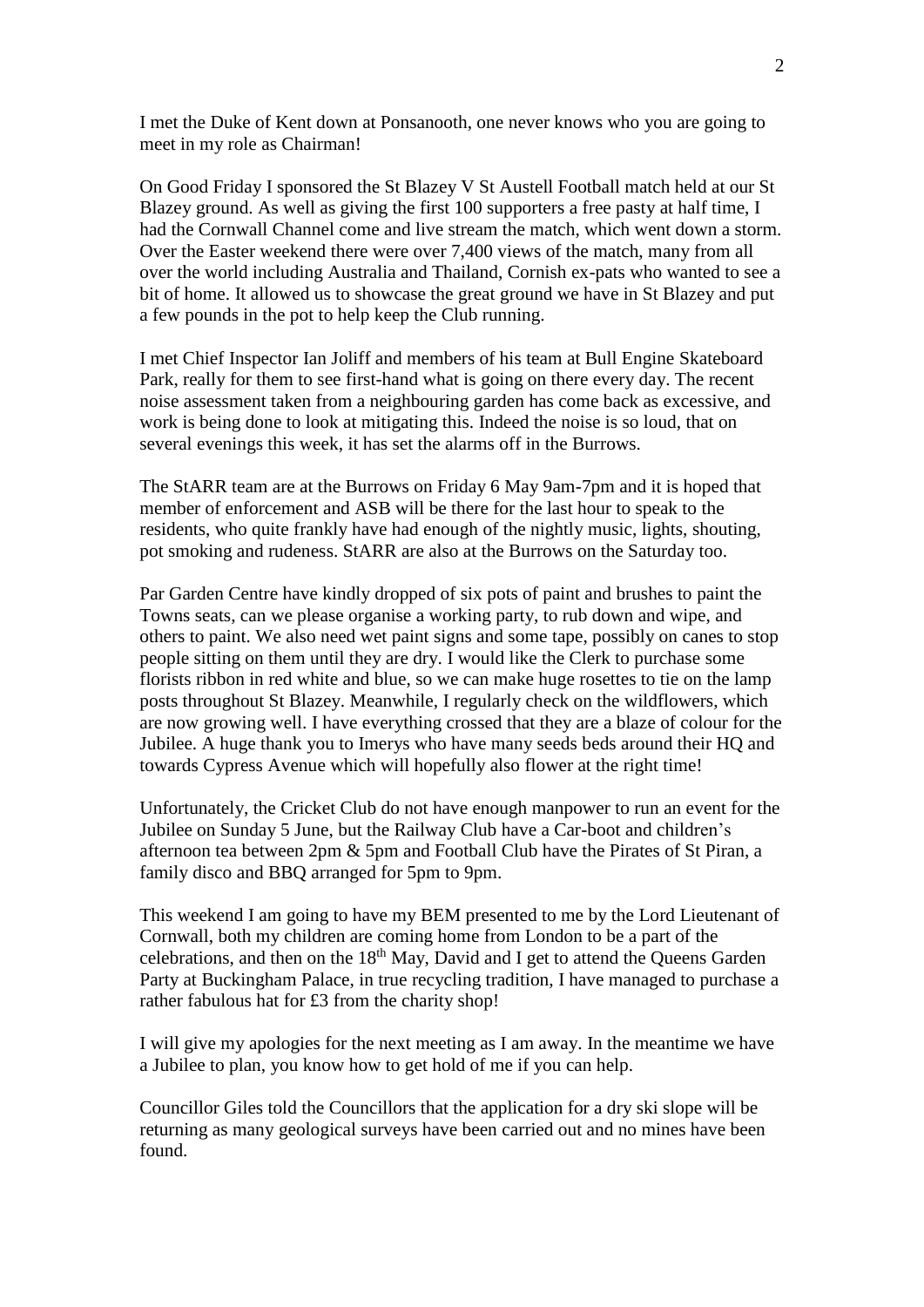# 2204/07 **DISCUSSION WITH ROSELYON RESIDENTS ASSOCIATION**

Debbie James and Kylie Lock from Roselyon Residents Association are keen to work with the Council and said that they were having their AGM on May 9<sup>th</sup> when the committee positions would change. After this date it is hoped to have a combined working group to look at installing a sensory garden.

## 2204/08 **IMPLICATIONS OF CORNWALL COUNCIL CUTS AND LOCALISM**

No updates.

## 2204/09 **QUEENS PLATINUM JUILEE CELEBRATIONS**

Commemorative Bench's.

The Clerk, Councillor Nethercott and Councillor Williams met with the Stone Masons to agree siting of the bench's.

Painting of Bus Shelter's

The bus shelters will be painted on  $8<sup>th</sup>$ ,  $9<sup>th</sup>$  and  $10<sup>th</sup>$  May by the Councillors. The Clerk will provide a list of bench's that will painted at the same time.

## 2204/10 **2021-2022 EOY ACCOUNTS**

The Council all agreed and approved:-

The Council have prepared its accounting statements in accordance with the Accounts and Audit Regulations.

The Council made proper arrangements and accepted responsibility for safeguarding the public money and resources in its charge.

The Council has only done what it has the legal power to do and has complied with proper practices.

The Council has during the year given all persons interested the opportunity to inspect and ask questions about this authority's accounts.

The Council has considered and documented the financial and other risks it faces and dealt with them properly

The Council has arranged for a competent person, independent of the financial controls and procedures, to give an objective view on whether internal controls meet the needs of this authority.

The Council has responded to matters brought to its attention by internal and external audit.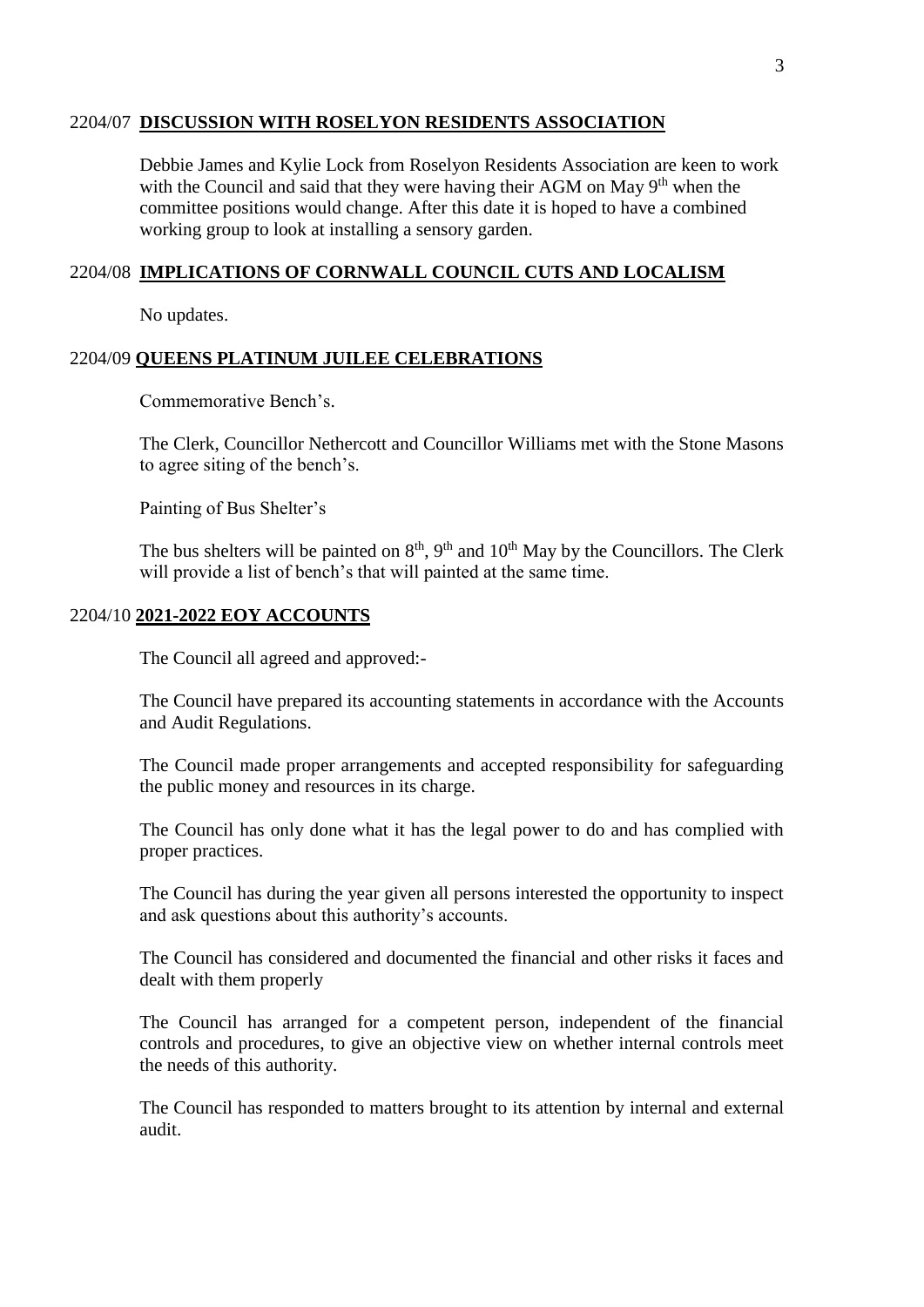The Council has disclosed everything it should have about its business activity during the year including events taking place after the year end if relevant.

The Town Clerk presented the accounts for 2021/22 to the Council. Councillor R Taylor proposed that they be accepted, Councillor T Nethercott seconded, all the council agreed and it was RESOLVED.

The Council will carry £137,372 into the new financial year. £700 belongs to Emergency/Flood group and £17500 belongs to Burrows Centre Ltd. The reserves will be apportioned as follows:-

Our actual balance is £119,172

|                      | Council running costs (in case of emergency) $-$ | 52,500.00 |
|----------------------|--------------------------------------------------|-----------|
| To build up Reserves | -                                                | 66,672.00 |

Algaard Renshaw the internal auditors reported.

Having undertaken a comprehensive Internal Audit of St Blaise Town Council Town Council's accounting records and system of internal control, we have concluded that, Based on our inspection, the Town Council has maintained an effective and accurate system of internal control arrangements for the accounting period 2021/22

## 2204/11 **PROJECT LIST**

## **Neighbourhood Planning** –

The Clerk does not believe we have enough evidence to go to examination. Councillor Pearce will investigate if the evidence can be sought.

## **Play Area Update**

Deeble Drive – Play inspections and ground maintenance is up to date.

Penarwyn Green – The spring rockers caps have been replaced, play inspections and ground maintenance is up to date.

Polgover Way – Play inspections and ground maintenance is up to date.

Trail Blazer Park – Play inspections and ground maintenance is up to date.

### **Town Vitality Fund.**

The Clerk will is still trying to collect information to progress.

## 2204/12**TOWN CLERKS REPORT**

The Clerk told the Councillors that as she had been offered plainings she arranged for these to be spread in the Town Car Park.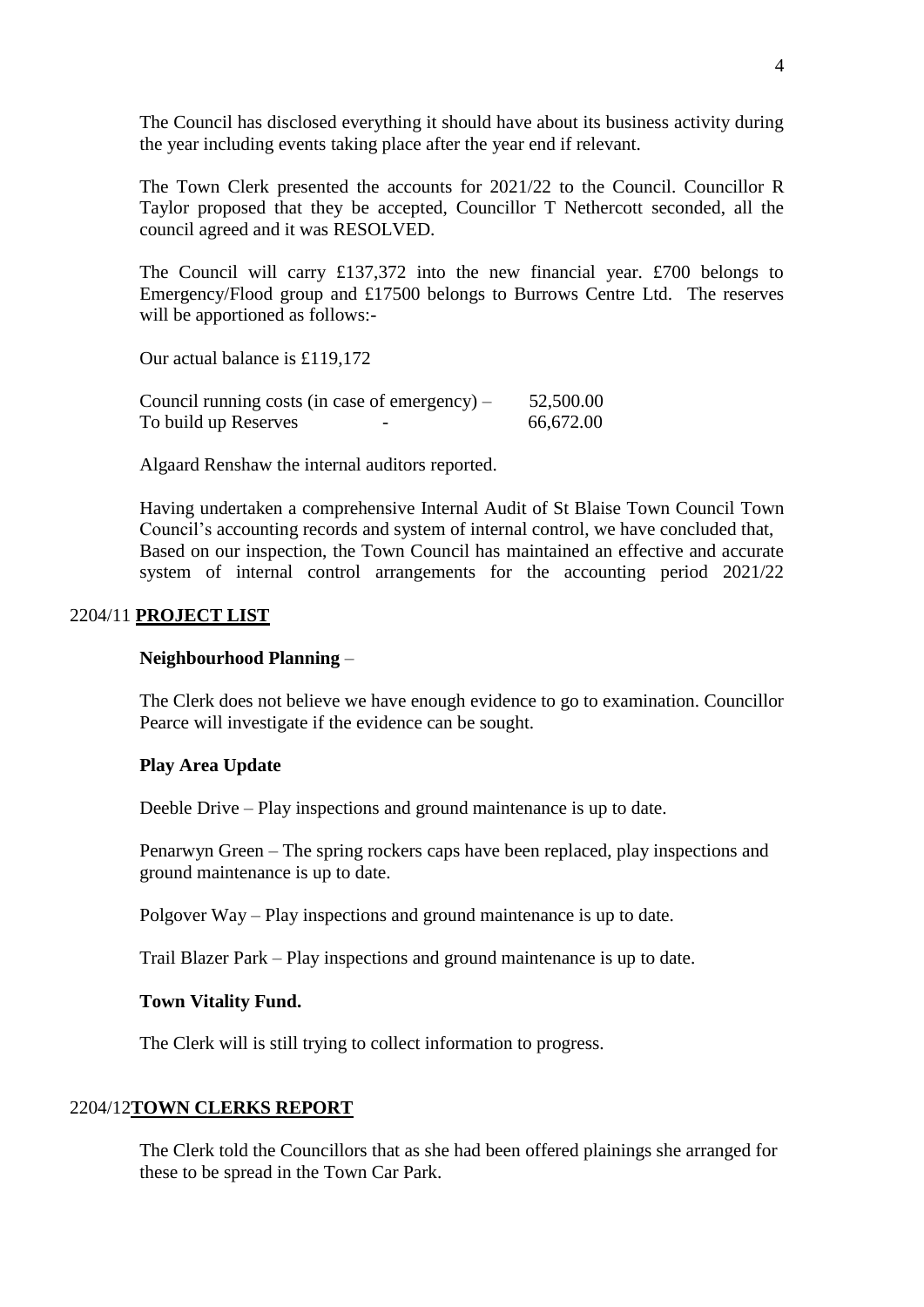The Clerk told the Councillors that The Packhorse had offered a contribution to plant and maintain the area around the public house. The Councillors accepted the offer.

# **Road Traffic Regulation Act 1984 S.14: Temporary Prohibition of Traffic**

Cornwall Council have requested to close the following road(s) to carryout works to their apparatus.

Location: Par Moor Road and Harbour Road

Timing: 23rd May 2022 to 25th May 2022 (19:00 to 06:00 hours)

# **Road Traffic Regulation Act 1984 S.14: Temporary Prohibition of Traffic**

Environment Agency have requested to close the following road(s) to carryout works to their apparatus.

Location: Footpath at St Andrews Road, Par

Timing: 6th June 2022 to 5th November 2022 (24 hours)

# **Road Traffic Regulation Act 1984 S.14: Temporary Prohibition of Traffic**

Location: Polgrean Place, St Blazey

Timing: 1st August 2022 to 31st December 2023 (24 hours)

Previously closed between: (6th January 2022 to 31st July 2022)

St Blazey

Reason for Extension: Demolition and construction of flats and houses.

The speed camera in Station Road is showing that 65.51% of incoming traffic and 76.98% of outgoing traffic are travelling at speeds greater than the 30 mph speed limit.

# 2204/13**PLANNING MATTERS**

There have two planning applications received and it was RESOLVED to not object to either of them.

PA22/02813 Construction of a single storey side extension with variation of condition 2 of decision PA21/03752 dated 9.6.2021 30 Ash Grove St Blazey PA22/03179 Front driveway suitable for three cars, with entrance leading into the public parking area. Driveway will be concrete. 44 Trenovissick Road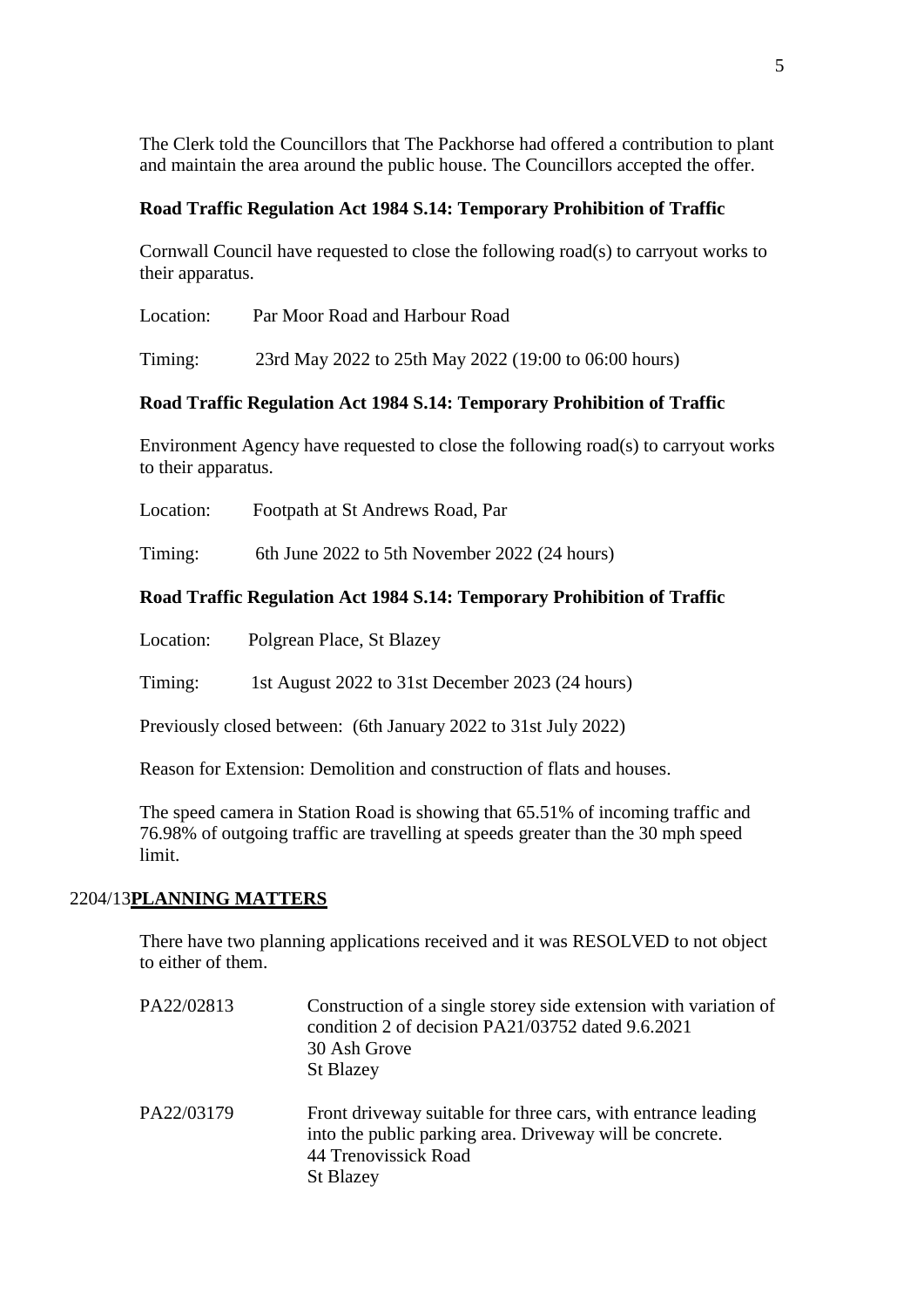Results Received

| PA22/00598             | Extension to rear of property and garage to side of property.<br>18 Rose Hill<br><b>St Blazey</b><br><b>APPROVED</b>                                                                                                                                                                                                                                                                                                                                                                                                                                                                                                                                                            |
|------------------------|---------------------------------------------------------------------------------------------------------------------------------------------------------------------------------------------------------------------------------------------------------------------------------------------------------------------------------------------------------------------------------------------------------------------------------------------------------------------------------------------------------------------------------------------------------------------------------------------------------------------------------------------------------------------------------|
| PA20/06955<br>RT/TN/JA | Construction of six attenuation features located to the north<br>and south of Cornhill Road, with associated highway works;<br>construction of five attenuation features located to the rear of<br>properties along Rose Hill (A390); construction of two<br>attenuation features with associated highways works, planting<br>of trees and construction of Cornish Hedge to rear of properties<br>along Doubletrees (A390); as part of StARR project<br>Land West of St Blazey Comprising: Land Adjacent to Cornhill<br>(North and south); Land to Rear of properties Fronting Rosehill<br>and Doubletrees (West and North West) on A390<br><b>St Blazey</b><br><b>APPROVED</b> |
| PA22/02813             | Construction of a single storey side extension with variation of<br>condition 2 of decision PA21/03752 dated 9.6.2021<br>30 Ash Grove<br><b>St Blazey</b><br><b>APPROVED</b>                                                                                                                                                                                                                                                                                                                                                                                                                                                                                                    |
| PA22/02135             | Replacement of freefall deck with a swing.<br>Hangloose, The Eden Project<br><b>Bodelva Road</b><br>Bodelva<br><b>APPROVED</b>                                                                                                                                                                                                                                                                                                                                                                                                                                                                                                                                                  |
| PA22/01844             | Change of use of car park to camping and caravan site.<br>Additional shower/we block and land pods to existing<br>campsite, soft landscaping and associated works.<br>The Eden Project<br><b>Bodelva Road</b><br><b>Bodelva</b><br><b>APPROVED</b>                                                                                                                                                                                                                                                                                                                                                                                                                              |
| PA22/01375             | Retrospective consent for works to realign road, drainage<br>works and associated landscaping.<br>The Eden Project<br><b>Bodelva Road</b><br>Bodelva<br><b>APPROVED</b>                                                                                                                                                                                                                                                                                                                                                                                                                                                                                                         |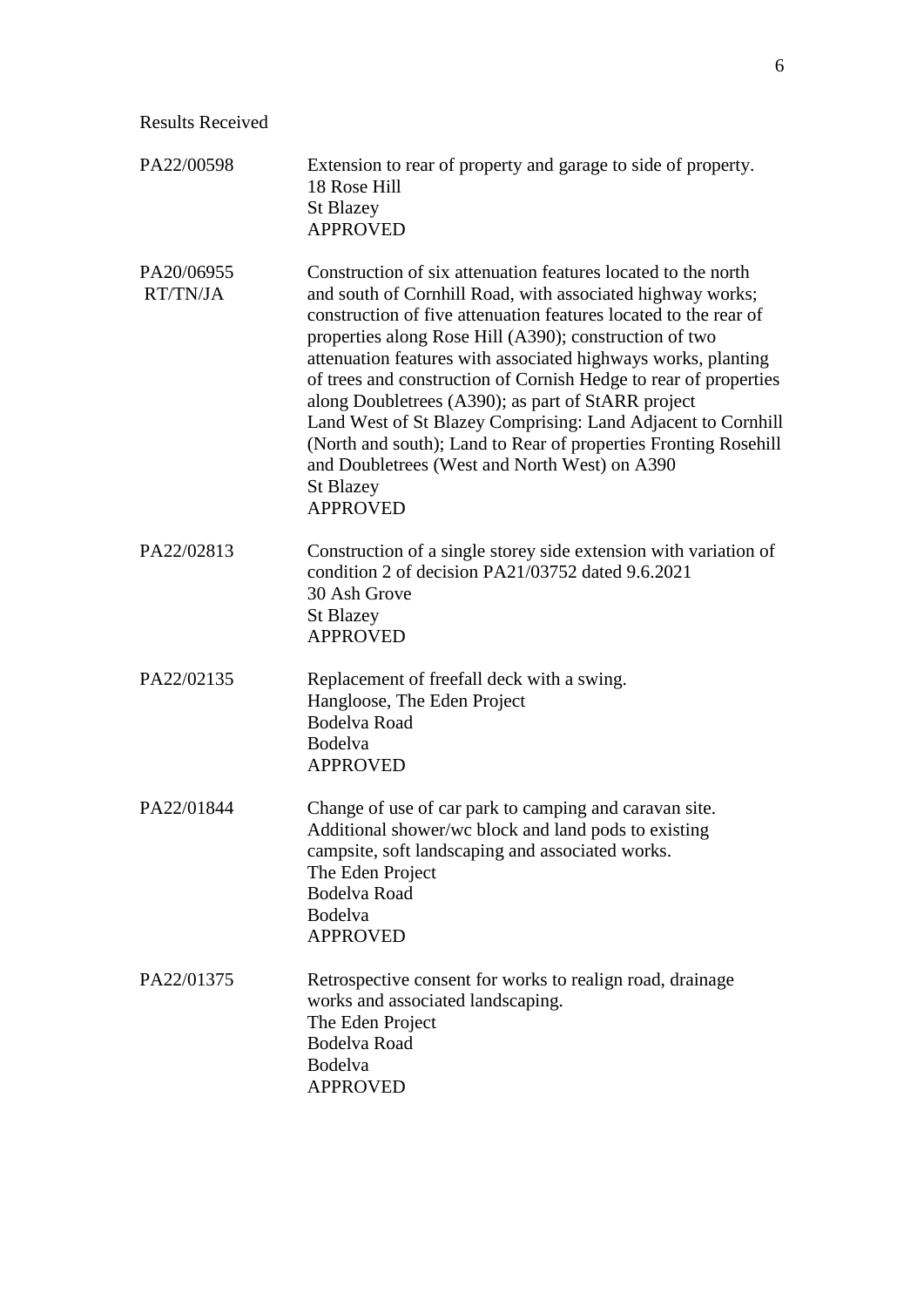# PA22/02515 Demolition of existing garage and erection of two storey side extension. 48 Biscovey Road St Blazey Gate APPROVED

# 2204/14 **ALEXANDER HALL/ ST BLAZEY COMMUNITY ROOMS/ JUNE ANDERSON HALL**

Alexander Hall – Gas certificate has been renewed and bookings are covering running costs.

St Blazey Community Rooms – The Wardens have cleared the gardens. We have no regular bookings.

June Anderson Hall – Bookings are sparse but the hall is being used.

# 2204/15**ACCOUNTS**

## **Payments Received <b>Expenditure**

| Hall Hire               | 460.00    | Clerks Wage      | 1866.96 |
|-------------------------|-----------|------------------|---------|
| Interest                | 0.55      | Wardens Wage     | 707.20  |
| Precept                 | 52,500.00 | Wardens Wage     | 627.80  |
| High Deposit Int        | 16.00     | <b>Broadband</b> | 22.77   |
| CTS Grant               | 916.68    | UK Fuels         | 114.24  |
| <b>Burrows Electric</b> | 284.50    | Insurance        | 185.59  |
| <b>Plant Donation</b>   | 100.00    | <b>HMRC</b>      | 911.01  |
| Room Hire (JA)          | 260.00    | $CC$ (Pen)       | 582.19  |

| Hall Hire               | 460.00    | Clerks Wage            | 1866.96 |
|-------------------------|-----------|------------------------|---------|
| Interest                | 0.55      | Wardens Wage           | 707.20  |
| Precept                 | 52,500.00 | Wardens Wage           | 627.80  |
| High Deposit Int        | 16.00     | <b>Broadband</b>       | 22.77   |
| <b>CTS</b> Grant        | 916.68    | <b>UK</b> Fuels        | 114.24  |
| <b>Burrows Electric</b> | 284.50    | Insurance              | 185.59  |
| <b>Plant Donation</b>   | 100.00    | <b>HMRC</b>            | 911.01  |
| Room Hire (JA)          | 260.00    | CC (Pen)               | 582.19  |
|                         |           | <b>Burrows Elec</b>    | 284.50  |
|                         |           | Stationery             | 24.99   |
|                         |           | <b>Computer Repair</b> | 85.00   |
|                         |           | <b>Fountain Elec</b>   | 27.17   |
|                         |           | Larcombes              | 3600.00 |
|                         |           | Warden Equip           | 160.89  |
|                         |           | <b>CALC</b>            | 2196.39 |
|                         |           | <b>SLCC</b>            | 215.00  |
|                         |           | <b>Burrows</b>         | 112.50  |
|                         |           | AH                     |         |
|                         |           | Chubb (parts)          | 15.38   |
|                         |           | Corona (Gas)           | 60.69   |
|                         |           | Corona (Elec)          | 47.28   |
|                         |           | <b>SWW</b>             | 76.00   |
|                         |           | <b>Cleaners Wage</b>   | 31.60   |
|                         |           | Repairs                | 55.00   |
|                         |           | <b>Boots</b>           | 5.38    |
|                         |           | <b>Intruder Alarm</b>  | 152.11  |
|                         |           | PC                     |         |
|                         |           | Electric               | 233.38  |
|                         |           | Locking                | 40.00   |